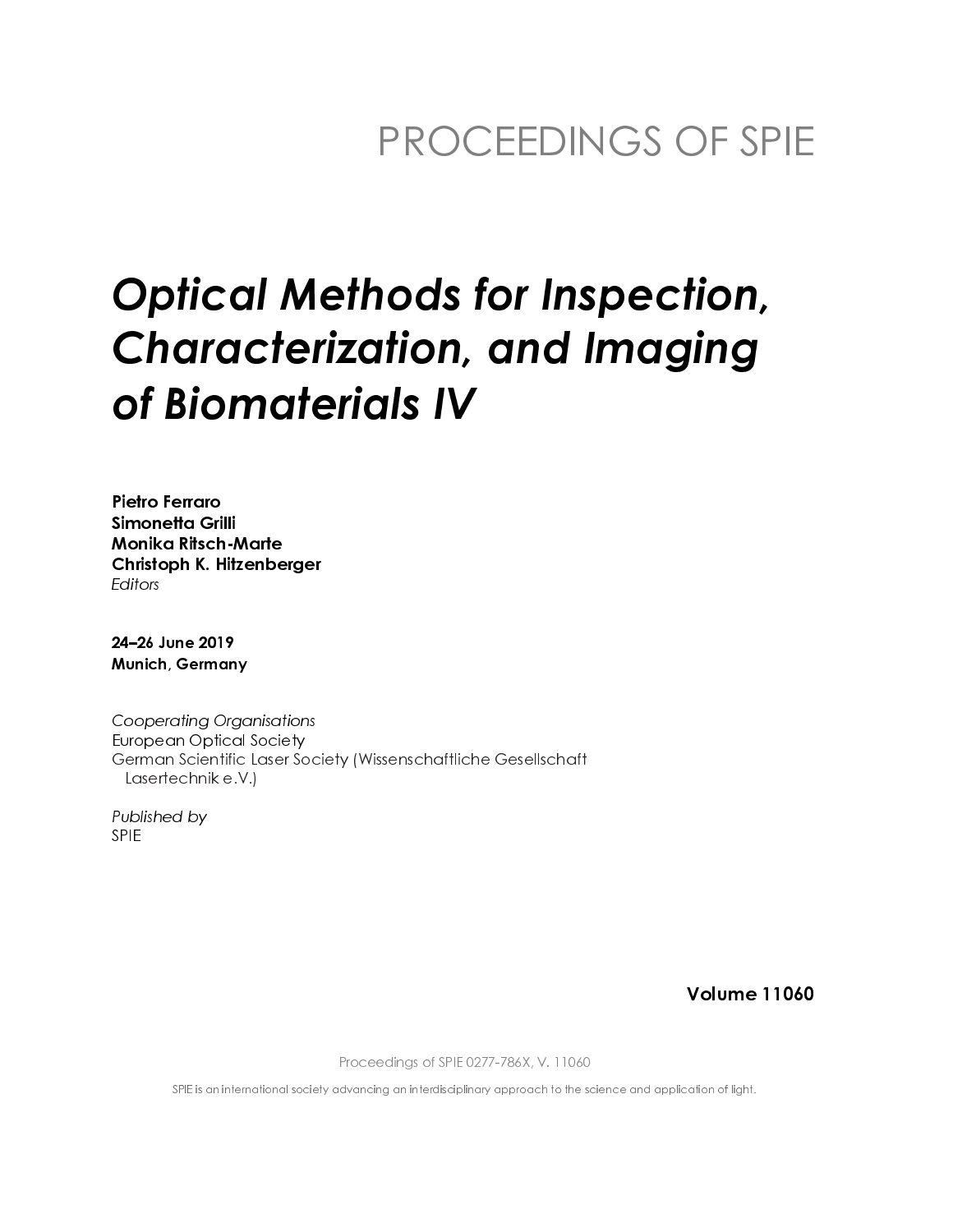The papers in this volume were part of the technical conference cited on the cover and title page. Papers were selected and subject to review by the editors and conference program committee. Some conference presentations may not be available for publication. Additional papers and presentation recordings may be available online in the SPIE Digital Library at SPIEDigitalLibrary.org.

The papers reflect the work and thoughts of the authors and are published herein as submitted. The publisher is not responsible for the validity of the information or for any outcomes resulting from reliance thereon.

Please use the following format to cite material from these proceedings:

Author(s), "Title of Paper," in Optical Methods for Inspection, Characterization, and Imaging of Biomaterials IV, edited by Pietro Ferraro, Simonetta Grilli, Monika Ritsch-Marte, Christoph K. Hitzenberger, Proceedings of SPIE Vol. 11060 (SPIE, Bellingham, WA, 2019) Seven-digit Article CID Number.

ISSN: 0277-786X ISSN: 1996-756X (electronic)

ISBN: 9781510627994 ISBN: 9781510628007 (electronic)

Published by **SPIE** P.O. Box 10, Bellingham, Washington 98227-0010 USA Telephone +1 360 676 3290 (Pacific Time) · Fax +1 360 647 1445 SPIE.org Copyright © 2019, Society of Photo-Optical Instrumentation Engineers.

Copying of material in this book for internal or personal use, or for the internal or personal use of specific clients, beyond the fair use provisions granted by the U.S. Copyright Law is authorized by SPIE subject to payment of copying fees. The Transactional Reporting Service base fee for this volume is \$21.00 per article (or portion thereof), which should be paid directly to the Copyright Clearance Center (CCC), 222 Rosewood Drive, Danvers, MA 01923. Payment may also be made electronically through CCC Online at copyright.com. Other copying for republication, resale, advertising or promotion, or any form of systematic or multiple reproduction of any material in this book is prohibited except with permission in writing from the publisher. The CCC fee code is 0277-786X/19/\$21.00.

Printed in the United States of America by Curran Associates, Inc., under license from SPIE.

Publication of record for individual papers is online in the SPIE Digital Library.



Paper Numbering: Proceedings of SPIE follow an e-First publication model. A unique citation identifier (CID) number is assigned to each article at the time of publication. Utilization of CIDs allows articles to be fully citable as soon as they are published online, and connects the same identifier to all online and print versions of the publication. SPIE uses a seven-digit CID article numbering system structured as follows:

. The first five digits correspond to the SPIE volume number.

. The last two digits indicate publication order within the volume using a Base 36 numbering system employing both numerals and letters. These two-number sets start with 00, 01, 02, 03, 04, 05, 06, 07, 08, 09, 0A, 0B ... 0Z, followed by 10-1Z, 20-2Z, etc. The CID Number appears on each page of the manuscript.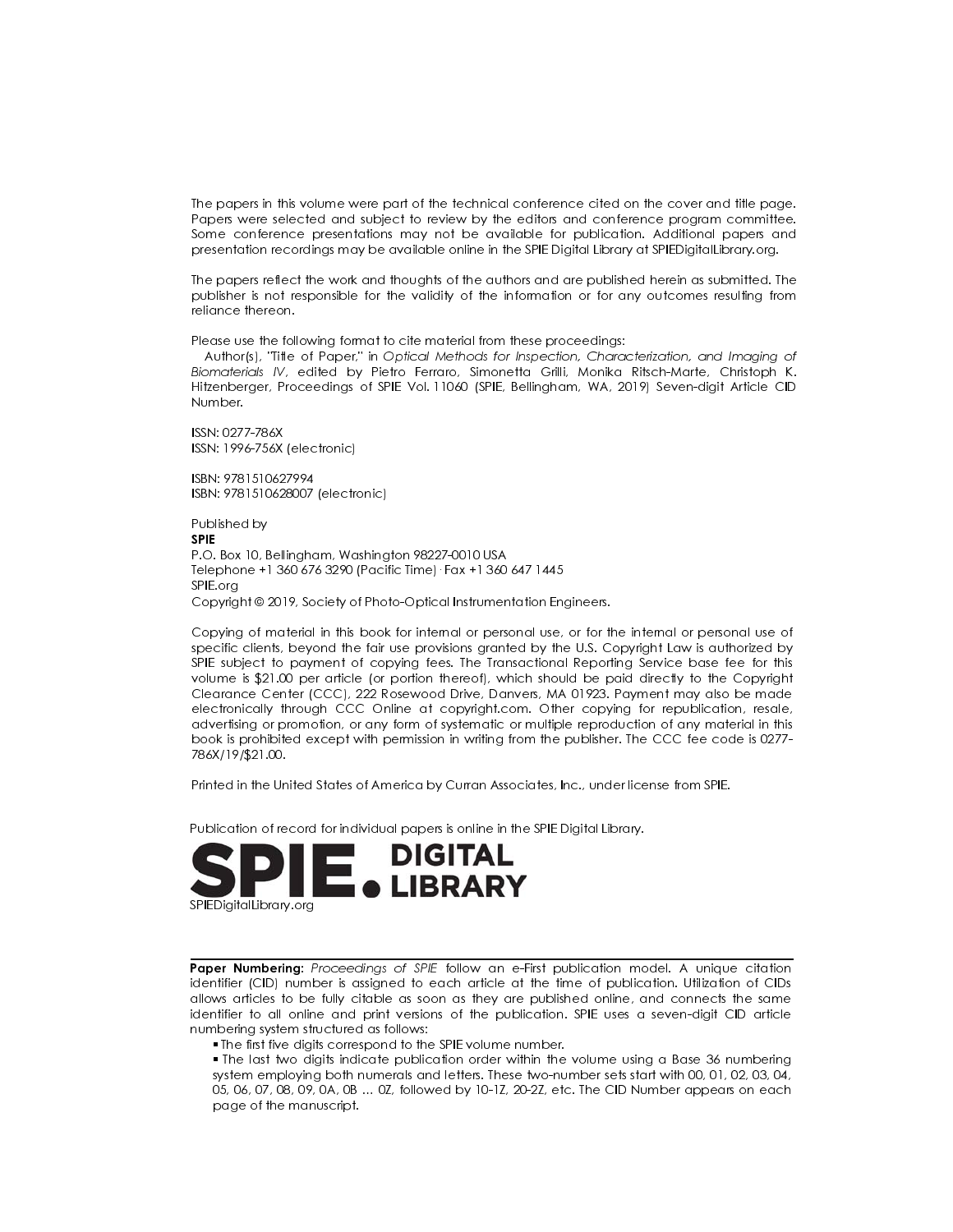### **Contents**

- 
- ix

#### ADVANCED DIAGNOSTICS BY SPECKLE TECHNIQUES

- 11060 07 Detection of self-propelling bacteria by speckle correlation assessment and applications to food industry [11060-6]
- Vii Authors<br>
ix Confere<br> **ADVANC**<br>
11060 07 **Detectio**<br>
food indu<br>
11060 08 **In-plane**<br>
shearogr<br>
DIGITAL<br>
DIGITAL<br>
11060 0B A review<br>
11060 0C **Morphol**<br>
quantitat<br>
11060 0D **Matched** ADVANCED DIAGNOSTIC:<br>
Detection of self-propellir<br>
ood industry [11060-6]<br>
n-plane deformation gra<br>
shearography [11060-7]<br>
A pyroelectric-based syst<br>
DIGITAL HOLOGRAPHY<br>
A review on optical meth<br>
Morphology and spatial r<br> 11060 08 In-plane deformation gradient measurement using common-path spatial phase shift shearography [11060-7]
- 11060 09 A pyroelectric-based system for sensing low abundant lactose molecules [11060-8]

#### DIGITAL HOLOGRAPHY

- 11060 0B A review on optical methods to assess dental behavior under stress (Invited Paper) [11060-10]
- 11060 0C Morphology and spatial refractive index distribution of the retina accessed by hyperspectral quantitative phase microscopy [11060-11]
- 11060 0D Matched filter applied to discriminate particles with different sizes in biological flows [11060-12]
- 11060 0E Imaging the competition between growth and production of self-assembled lipid droplets at the single-cell level (Invited Paper) [11060-39]

#### LEARNING APPROACHES IN MICROSCOPY I

11060 0H Identification and classification of biological micro-organisms by holographic learning [11060-16]

#### UNDERSTANDING BIOMECHANICS BY OPTICAL METHODS I

- 11060 0K The evolution of the mechanical properties of orthodontic arches by stimulated infrared thermography [11060-19]
- 11060 0L Design of an optofluidic device for the measurement of the elastic modulus of deformable particles [11060-20]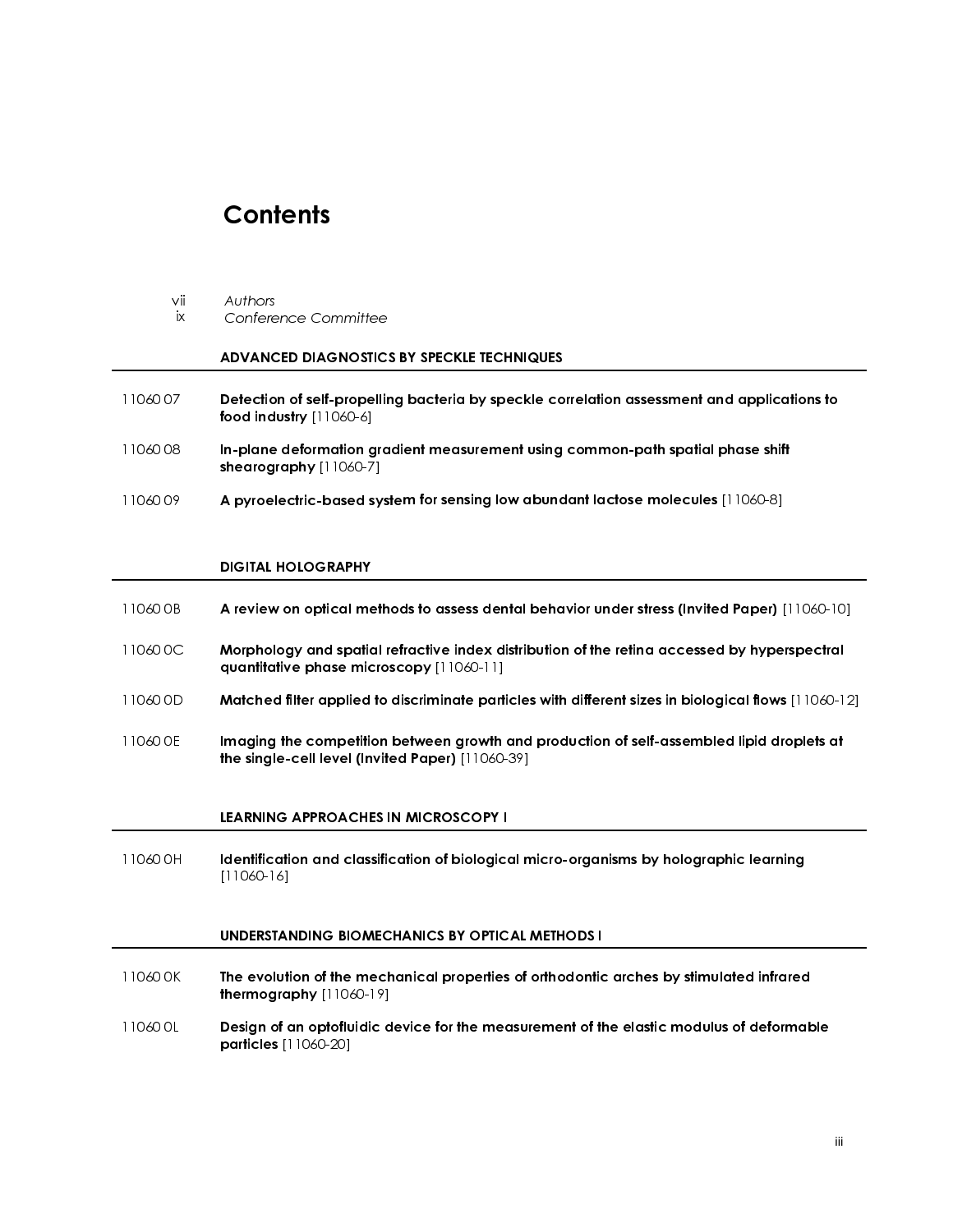#### UNDERSTANDING BIOMECHANICS BY OPTICAL METHODS II

11060 00 Analysis of retinal and choroidal images measured by laser Doppler holography (Invited Paper) [11060-23]

#### PHASE CONTRAST AND 3D IMAGING

 11060 0S Automatic calibration of the spatial position and orientation for the tomographic digital holographic microscopy [11060-27]

#### ADVANCED BIOSENSORS

- 11060 0X Advanced label-free cellular identification in flow by collaborative coherent imaging techniques [11060-32]
- 11060 0Y Nano-biosensors based on dynamic light scattering [11060-33]
- 11060 0Z Wound healing assay of two competing cell types with dry mass measurement [11060-55]

#### THERMAL IMAGING FOR MEDICINE AND BIOTECHNOLOGY

11060 11 Sources of uncertainty in the evaluation of thermal images in medicine [11060-36]

#### HOLOGRAPHY TECHNOLOGY: JOINT SESSION BETWEEN 11059 AND 11060

- 11060 13 Automated cell identification with compact field portable 3D optical imaging (Keynote Paper) [11060-38]
- 11060 14 Holographic imaging of erythrocytes in acoustofluidic platforms [11060-43]

#### PHASE CONTRAST TOMOGRAPHY: NEW TRENDS

- 11060 16 Fast label-free optical diffraction tomography compatible with conventional wide-field microscopes (Invited Paper) [11060-41]
- 11060 17 Holographic processing pipeline for tomographic flow cytometry [11060-42]
- 11060 18 Block-matching-based filtration in holographic tomography reconstruction [11060-44]

-

-

-

-

-

-